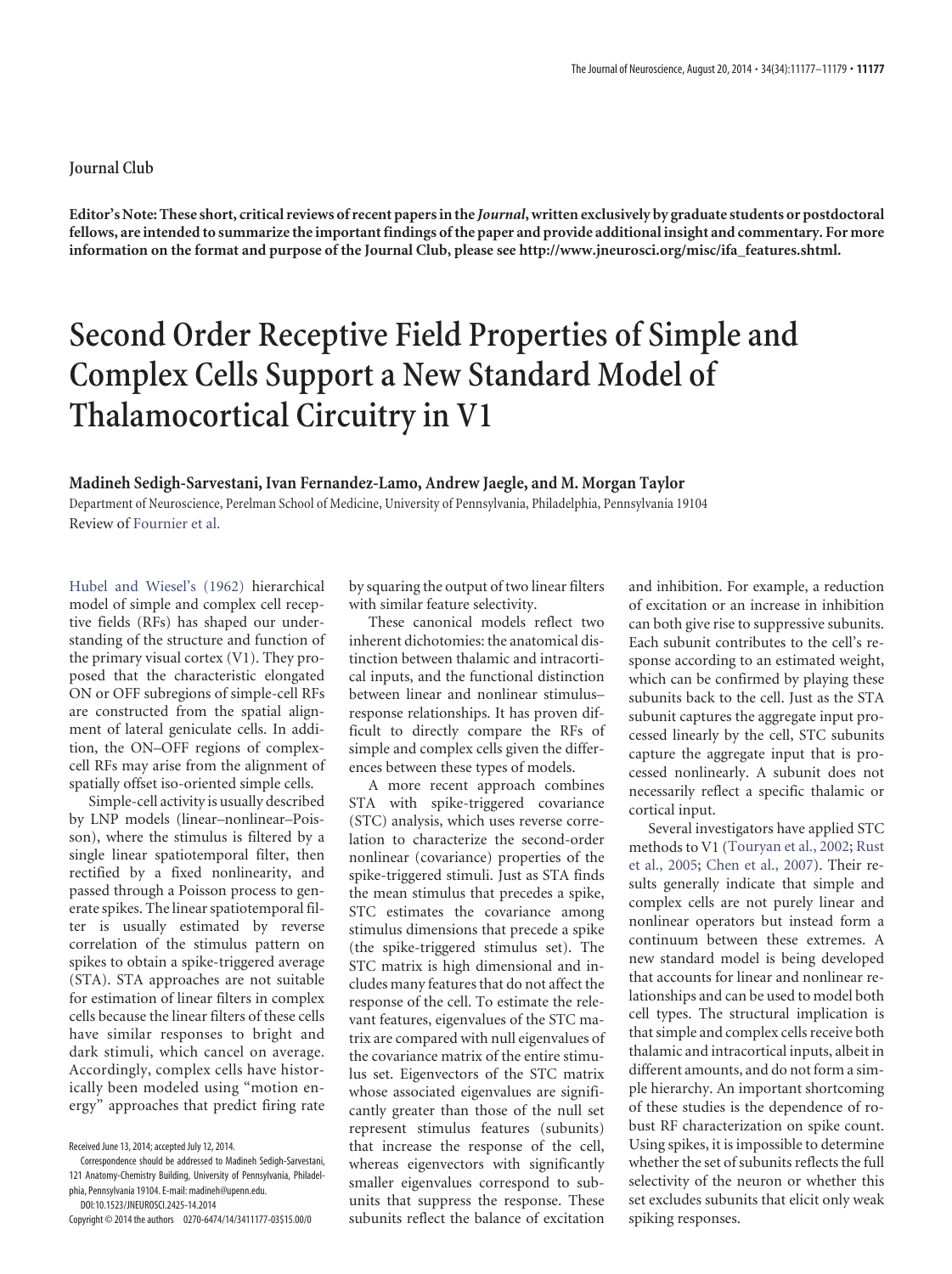

<span id="page-1-0"></span>Figure 1. Predictions of the canonical and new standard models of simple and complex cell receptive fields in V1. The canonical model predicts one excitatory STA subunit (greyscale) for simple cells and a pair of excitatory covariance subunits (red) for complex cells. The newer models recovered both excitatory and suppressive (blue) covariance subunits for simple cells, although their contribution was less than the STA subunit (relative weights reflected by color intensity). Complex cells also exhibited more subunits than predicted by the canonical model, including a weak STA subunit. The orientation preference of the suppressive subunits was found to be opposite to the excitatory subunits. Fournier et al. (2014) also found additional subunits for simple and complex cells. However, they found a wide range of orientation preference across subunits.

[Fournier et al. \(2014\)](#page-2-4) extend these STC-based approaches while circumventing the spike count shortcoming by using intracellular measurements of subthreshold neuronal responses. This methodology allows them to recover twice as many covariance subunits (referred to as complex-like subunits) at the synaptic level than at spiking level. The synaptic subunits contribute to spiking output according to their weights, with the most strongly weighted synaptic subunits corresponding to the spiking subunits. Their results indicate that intracellular measurements can be used to improve the characterization of relevant RF properties.

Although the use of subthreshold measurements introduces additional mathematical complexity, the design of this study is essentially the same as that previously conducted on the spiking output of V1 cells in the macaque [\(Rust et al., 2005;](#page-2-2) [Chen et al., 2007\)](#page-2-3). Similar to these studies, [Fournier et al. \(2014\)](#page-2-4) found more subunits in both simple and complex cells than predicted by canonical models [\(Fig.](#page-1-0) [1\)](#page-1-0). They found that the distinction between simple and complex cells is not in the number of STA versus covariance subunits, but rather in their relative weights.

Simple-cell RFs reflect a stronger contribution of the STA subunit, whereas complex-cell RFs reflect a greater contribution of the covariance subunits. They conclude that simple and complex cell characteristics alike arise due to different balances of thalamic and intracortical inputs, which exhibit linear and nonlinear stimulus–response relationships, respectively.

A notable distinction in [Fournier et](#page-2-4) [al.'s \(2014\)](#page-2-4) findings is the feature selectivity of the excitatory and suppressive covariance subunits. Previous studies [\(Rust et](#page-2-2) [al., 2005;](#page-2-2) [Chen et al., 2007\)](#page-2-3) found that while excitatory covariance subunits were tuned to the same direction as the STA subunit, suppressive subunits were tuned to the opposite direction. A similar relationship was found in the orientation domain [\(Chen et al., 2007\)](#page-2-3). These studies implied that suppressive subunits may sharpen feature selectivity by reducing the response to antagonistic features. In contrast, [Fournier et al. \(2014\)](#page-2-4) generally found covariance subunits with a wide variety of orientation preferences and with no systematic relationship with the STA subunit preference [\(Fournier et al., 2014,](#page-2-4) their Fig. 7). The authors consider this mixture of orientation preference as supporting evidence that some covariance subunits reflect lateral connections between cortical columns.

Another new finding is a substantial number of suppressive covariance subunits that exhibit no orientation selectivity, corresponding to spatial RFs with broad inhibitory regions. Notably, these untuned subunits appear more frequently in simple cells [\(Fournier et al., 2014,](#page-2-4) their Fig. 4). As the authors point out, nonoriented inhibition may play a role in contrast invariance of V1 cell selectivity and other properties not accounted for by isooriented push–pull type inhibition, such as divisive gain control. It is unclear whether the discrepancies between [Fournier et al.](#page-2-4) [\(2014\)](#page-2-4) and prior studies arise due to species or methodological differences.

Verification of these membrane potential covariance-based results with another measure of synaptic input such as conductance may help to clarify these findings. In addition, conductance-based analyses can distinguish between changes in the balance of excitation and inhibition, which is important for defining the synaptic basis of subunits revealed by covariance-based analysis. The handful of conductance studies that directly measure